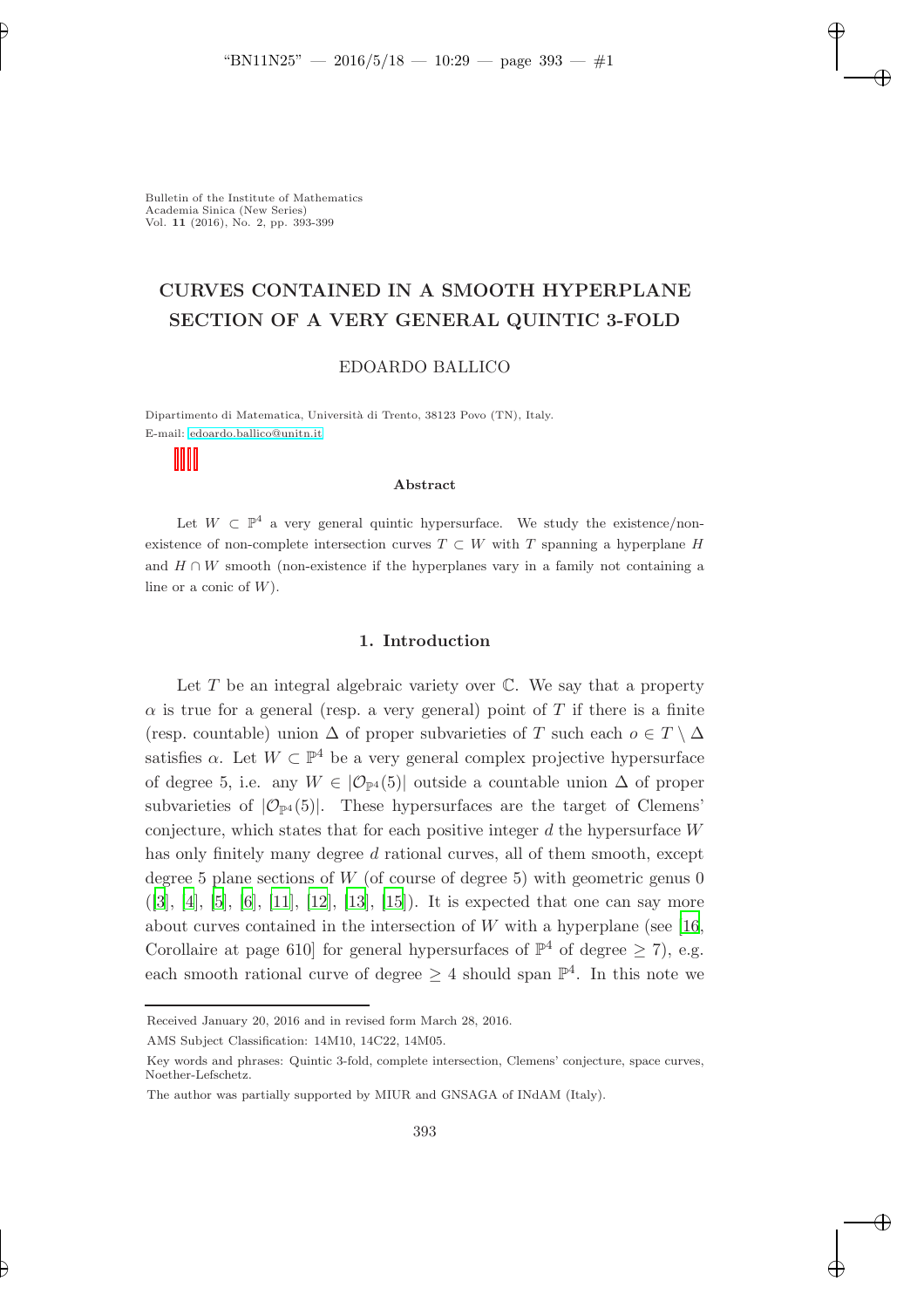394 EDOARDO BALLICO [June

look at curves (with arbitrary geometric genus), which are contained in a hyperplane H, but they are not the complete intersection of  $W \cap H$  with another hypersurface. Let  $\mathbb{P}^{4\vee}$  denote the set of all hyperplanes of  $\mathbb{P}^{4}$ . Fix any integral and quasi-projective family  $\mathbb{I}$  of integral curves  $T \subset W$ . We assume that for a general  $T \in \mathbb{I}$  there is a unique hyperplane H containing T. Restricting if necessary  $\mathbb{I}$  we assume that this is true for all  $T \in \mathbb{I}$ . We call  $\pi(\mathbb{I})$  the set of all hyperplanes spanned by some  $T \in \mathbb{I}$ . For any  $T \in \mathbb{I}$  let  $\langle T \rangle$  denote the hyperplane spanned by T. We make the following restrictive assumptions:

- 1. the hyperplanes move, i.e.  $\dim(\pi(\mathbb{I})) > 0$ ;
- 2. a general  $H \in \pi(\mathbb{I})$  is not tangent to W;
- 3. a general  $H \in \pi(\mathbb{I})$  contains no line of W.

<span id="page-1-0"></span>In this note we prove the following result.

**Theorem 1.** Let  $W \subset \mathbb{P}^4$  be a very general quintic hypersurface. Assume the existence of an integral positive dimensional quasi-projective variety  $\mathbb{I} \subset$ Chow(W) such that any  $T \in \mathbb{I}$  spans a hyperplane  $\langle T \rangle$ ,  $W \cap \langle T \rangle$  is smooth, T is not the complete intersection of  $W \cap \langle T \rangle$  with another hypersurface and  $\dim(\pi(I)) > 0$ . Assume the non-existence of a line  $L \subset W$  such that  $L \subset H$ for all  $H \in \pi(\mathbb{I})$ . Then there is a smooth conic  $D \subset W$  such that  $\pi(\mathbb{I})$  is an open subset of the pencil of all hyperplanes containing D and for a very general  $T \in \mathbb{I}$  we have  $\mathcal{O}_{W \cap \langle T \rangle}(T) \cong \mathcal{O}_{W \cap \langle T \rangle}(x)(-yD)$  for some  $x, y \in \mathbb{Z}$ .

Fix a hyperplane  $H \subset \mathbb{P}^4$ . The set of all smooth quintic surfaces  $S \subset H$ with  $Pic(S) \neq \mathbb{Z}\mathcal{O}_S(1)$  is a countable union of subvarieties of codimension 4,plus the set of all  $S \subset H$  containing either a line or a smooth conic ([\[17](#page-6-9), Th. 0.2]; [\[18\]](#page-6-10) shows that this is not true for surfaces with large degree) and their union is dense in the Zariski topology and in the euclidean topology of  $|\mathcal{O}_{\mathbb{P}^3}(5)|$  ([\[2](#page-5-0)]). Since  $\dim(\mathbb{P}^{4\vee})=4$ , a dimensional count suggests that a general quintic 3-fold  $W \subset \mathbb{P}^4$  contains at most countably many curves T spanning a hyperplane  $H$  containing no line and no conic of  $W$  and with  $T$ not a complete intersection of  $W \cap H$  and another hypersurface. Call  $\mathcal{H}_d$  the set of all hyperplanes  $H = \langle T \rangle$  for some T as above with  $\deg(T) = d$ . For any  $H \in \mathcal{H}_d$  the surface  $H \cap W$  has families of non-complete intersection subcurve with arbitrarily large dimension (use  $\mathcal{O}_{W\cap H}(x)(yT)$ ) with  $y \in \mathbb{Z} \setminus \{0\}$  and  $x \gg |y|$ . So the question is not about the non-existence of large families of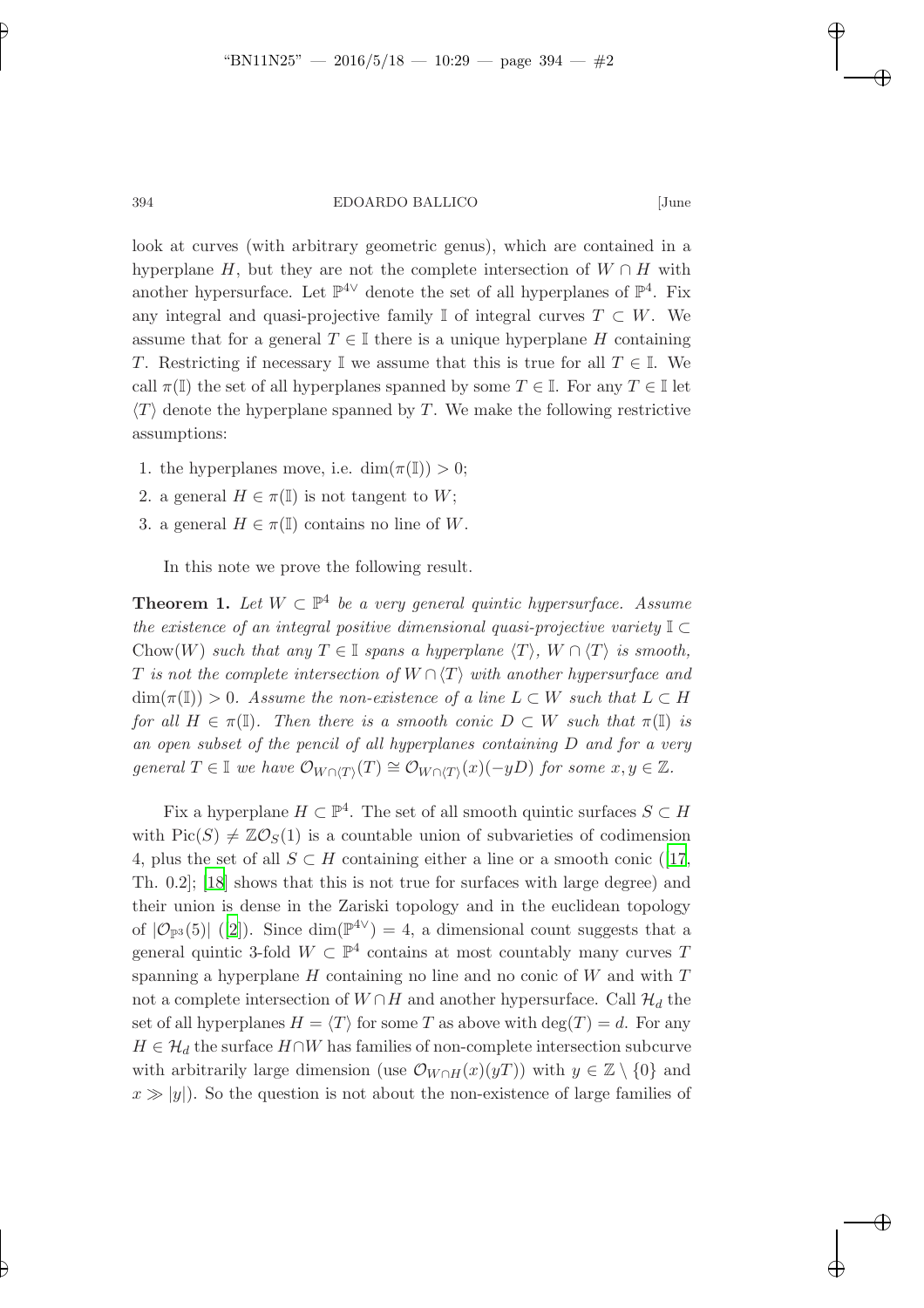non-complete intersection degenerate subcurve of  $W$ , but that the associated hyperplanes do not move, i.e. if for each d the set  $\mathcal{H}_d$  is finite. See Remark [4](#page-4-0) for the finiteness of  $\mathcal{H}_d$ ,  $d \leq 5$ .

Question 1. Is  $\mathcal{H}_d$  finite for all  $d \geq 6$ ? Is  $\bigcup_{d \geq 6} \mathcal{H}_d$  dense in  $\mathbb{P}^{4 \vee}$  (in the Zariski and/or the euclidean topology)?

Question 2. Let  $W \subset \mathbb{P}^4$  be a very general quintic hypersurface. Is there a finite upper bound for the rank of the Picard scheme (resp. class group) for all smooth (resp. all) hyperplane sections of  $W$ ? Is this upper bound equal to 3?

See Remarks [1,](#page-2-0) [2](#page-3-0) and [3](#page-3-1) for smooth hyperplane sections of a general quintic 3-fold and with Picard group of rank  $\leq$  3.

We thanks a referee for useful suggestions.

## 2. Proof of Theorem [1](#page-1-0)

Let W denote the set of all smooth quintic hypersurfaces  $W \subset \mathbb{P}^4$  satis-fying the thesis of [\[5\]](#page-6-2). In particular for each  $W \in \mathcal{W}$  we assume that for each integer  $x \leq 11$  the smooth 3-fold W contains finitely many curves of degree x and geometric genus 0, all of them smooth and pairwise disjoint, except rational plane quintics, and all of them with normal bundle isomorphic to a product of two line bundles of degree −1. For instance W contains no reducible conic. For any positive integers d let  $\mathbb{I}_d$  be the set of all  $(T, W)$ with  $W \in \mathcal{W}, T \subset W$  and T a degree d integral, rational curve. It is known that $\mathbb{I}_d$  is irreducible if and only if  $d \leq 11$  ([\[5,](#page-6-2) Theorem 1.1], [\[12](#page-6-5)]). We only need the irreducibility of  $\mathbb{I}_d$  for very low d to check in the following remarks that certain natural hyperplane sections of a general  $W \in \mathcal{W}$  have a Picard group with the expected rank.

<span id="page-2-0"></span>**Remark 1.** Fix a general  $W \in \mathcal{W}$ . W has 2875 lines and any two of them aredisjoint ([\[10](#page-6-11)], [\[13,](#page-6-6) page 158]). Take lines  $L, R \subset W$  such that  $L \neq R$ . Since  $L \cap R = \emptyset$ ,  $L \cup R$  spans a hyperplane  $H \subset \mathbb{P}^4$ . Since  $h^1(\mathbb{P}^4, \mathcal{I}_{L \cup R}(5)) = 0$ for any 2 disjoint lines  $L, R$  of  $\mathbb{P}^4$ , the Galois group of the covering  $\mathbb{I}_1 \to \mathcal{W}$ is 2-transitive (or see the case  $n = 4$  of [\[10](#page-6-11)]). Set  $S := H \cap W$ . We claim that S is smooth. Since the Galois group G of the covering  $\mathbb{I}_1 \to \mathcal{W}$  is 2transitive, this is true for one pair  $(L, R)$  if and only if it is true for all pairs of different lines of W. Fix two disjoint lines  $D, T \subset H$  and let  $Y \subset H$  be a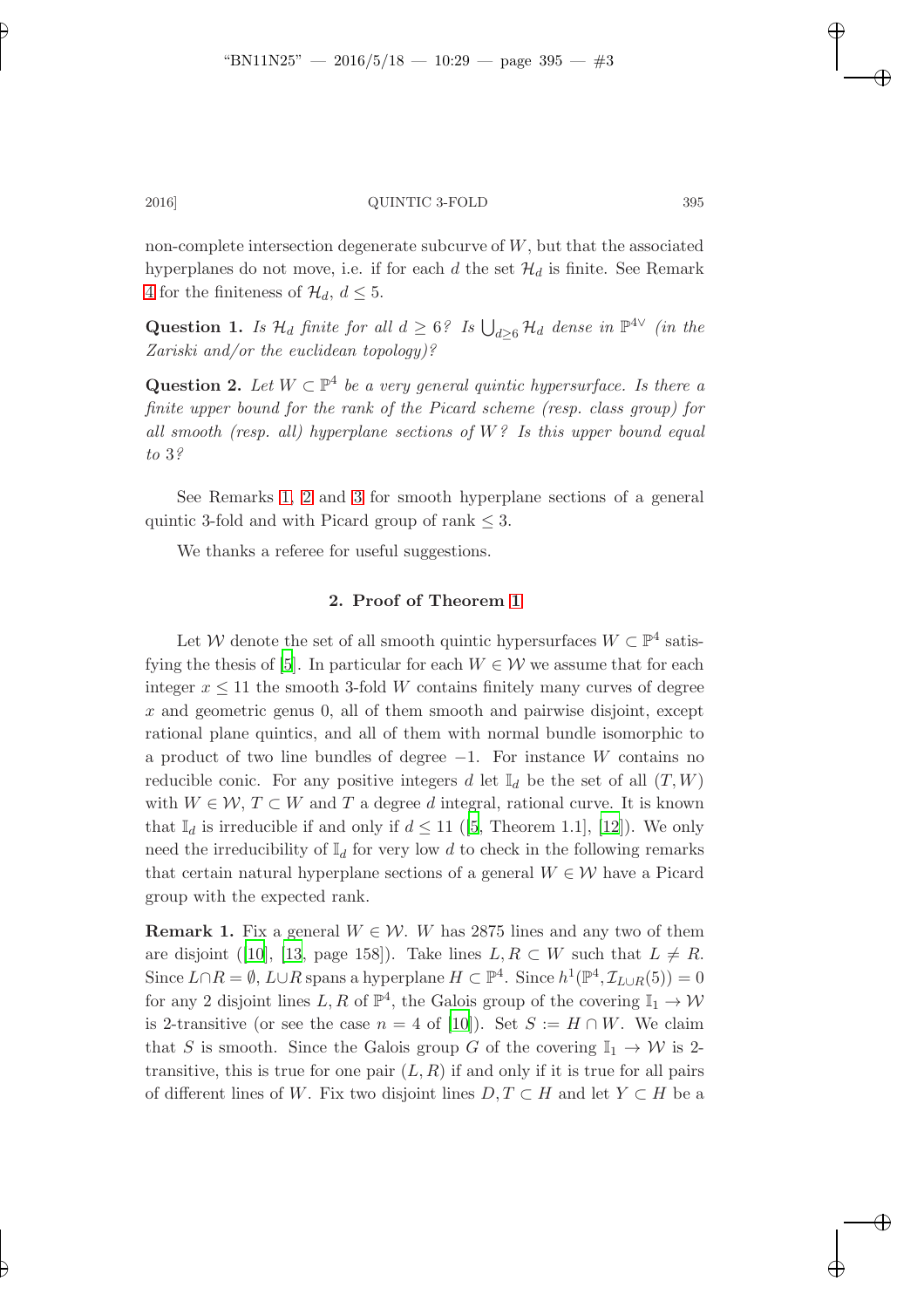396 EDOARDO BALLICO [June

general degree 5 surface containing  $D \cup T$ . Since a general  $W \in \mathcal{W}$  contains a pair of disjoint lines and  $G$  is 2-transitive, to prove that  $S$  is smooth it is sufficient to prove that Y is smooth. Since  $D \cup T$  is the base locus of  $|\mathcal{I}_{D\cup T,H}(5)|$ , Y is smooth outside  $D\cup T$  by Bertini's theorem. Since  $D\cup T$ is a smooth curve,  $Y$  is smooth by [\[7](#page-6-12), Theorem 2.1] (in the set-up of [7, Theorem 2.1] either  $\text{Sing}(Y) = \emptyset$  or  $\text{Sing}(Y)$  has codimension 2 in  $D \cup T$ ). We claim that for a very general S the group  $Pic(S)$  has rank 3, generated by L, R and  $\mathcal{O}_S(1)$ . It is sufficient to prove that for a very general Y Pic(Y) has rank 3, generated by  $D, T$  and  $\mathcal{O}_Y(1)$ . We have  $h^1(H, \mathcal{I}_{D\cup T}(t)) = 0$  for all  $t \geq 1$  and so for each  $t \geq 2$  a very general surface  $Y \subset H$  containing  $D \cup T$  is normal with class group freely generated by  $\mathcal{O}_Y(1)$ , D and T ([\[1](#page-5-1), Theorem 1.1]). Let  $J \subset H$  be any line with  $J \neq T$  and  $J \neq D$ . Since  $5 > \deg(D \cup T \cup J)$ , it is easy to check that  $h^1(H, \mathcal{I}_{D \cup T \cup J}(5)) = 0$ , i.e.  $h^0(H, \mathcal{I}_{D\cup T\cup J}(5)) = h^0(H, \mathcal{I}_{D\cup T\cup J}(5)) - 6 + \sharp(J \cap (D \cup T)).$  Since H has  $\infty^4$ lines, only  $\infty^3$  of them meeting  $D \cup T$ , only  $\infty^1$  intersecting both D and T, and Y is general in  $[\mathcal{I}_{D\cup T,H}(5)], D$  and T are the only lines contained in Y. Hence L and R are the only lines of S and hence (by the irreducibility of  $\mathbb{I}_1$ ) for a general  $W \in \mathcal{W}$  no 3 of the lines of W are contained in a hyperplane and there are  $\binom{2875}{2}$  $2^{75}$ ) hyperplanes of  $\mathbb{P}^4$  containing 2 lines of W and none of them is tangent to  $W$ .

<span id="page-3-1"></span><span id="page-3-0"></span>**Remark 2.** Fix a general  $W \in \mathcal{W}$  and take any line  $L \subset W$  and any smooth conic  $D \subset W$ . We know that  $D \cap L = \emptyset$ . Here we check that  $D \cup L$  spans  $\mathbb{P}^4$  and hence we cannot get a hyperplane section with Picard group of rank at least 3 taking the linear span of  $D \cup L$ . Take any hyperplane  $H \subset \mathbb{P}^4$ , any smooth conic  $T \subset H$  and any line  $R \subset H$  such that  $R \cap T = \emptyset$ . The set of all such triples  $(H, T, R)$  has dimension 16. Since  $h^1(\mathbb{P}^4, \mathcal{I}_{R\cup T}(5)) =$  $h^1(H, \mathcal{I}_{R\cup T, H}(5)) = 0$ , we have  $h^0(\mathbb{P}^4, \mathcal{I}_{R\cup T}(5)) = {9 \choose 4}$  $_{4}^{9}$ ) – 17. Hence a general  $W \in \mathcal{W}$  contains no  $T \cup R$ . The set of all hyperplanes  $H \subset \mathbb{P}^4$  containing D is a pencil. Since the dual variety of a smooth hypersurface of degree  $> 1$ is a hypersurface), there is  $H \subset \mathbb{P}^4$  with  $H \supset D$  and  $H \cap W$  singular. We check here that a general hyperplane  $H \subset \mathbb{P}^4$  with  $H \supset D$  is smooth. We fix a hyperplane  $H \subset \mathbb{P}^4$  and a smooth conic  $D \subset \mathbb{P}^4$ . Since the homogeneous ideal of D in H is generated by forms of degree  $\leq 2$ , a general element of  $S \in |\mathcal{I}_{D,H}(5)|$ . Any smooth quintic hypersurface  $W' \subset \mathbb{P}^4$  with  $W' \cap H = S$ contains a conic D and a hyperplane  $H \supset D$  with  $H \cap W'$  smooth. Since  $\mathbb{I}_2$  is irreducible, for a general  $W \in \mathcal{W}$  this is true for all conics contained in W.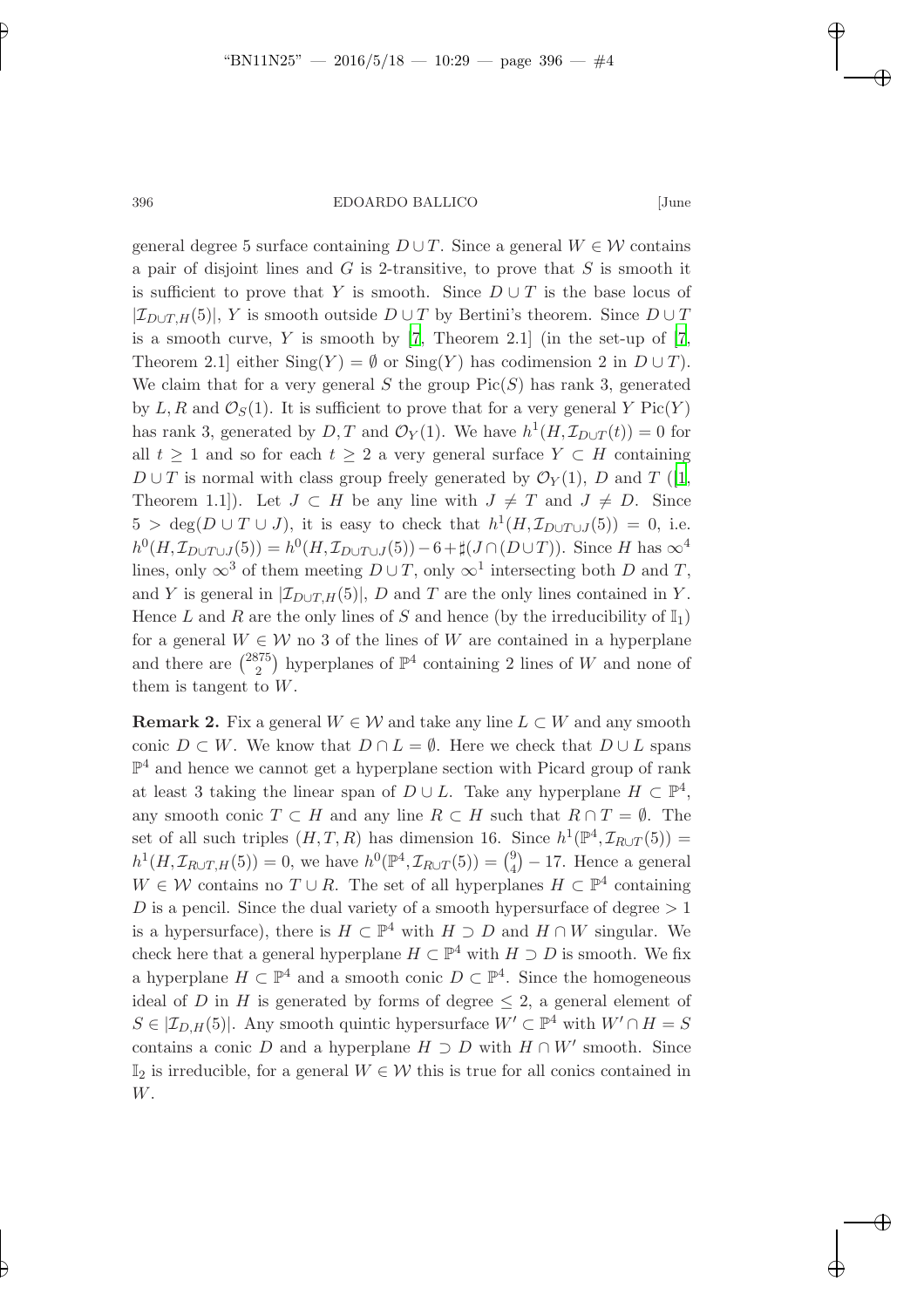**Remark 3.** Let  $\Gamma$  be the set of all complete intersection  $T \subset \mathbb{P}^4$  of one hyperplane and 2 quadric hypersurfaces. The set  $\Gamma$  is an irreducible variety of dimension 20. Fix any  $T \in \Gamma$ . Since  $h^1(\mathbb{P}^4, \mathcal{I}_T(5)) = 0$ , we have  $h^0(\mathbb{P}^4, \mathcal{I}_T(5)) = \binom{9}{4}$  $_{4}^{9}$  – 20. Therefore a general  $W \in \mathcal{W}$  contains only finitely may  $T\in \Gamma,$  all of them smooth elliptic curves, and the associated incidence correspondence E is irreducible and dim(E) = 125. Fix a general  $W \in \mathcal{W}$ and take  $T \in \Gamma$  with  $T \subset W$ . Call H the linear span of T. Since W has only  $\infty^3$  tangent hyperplanes and  $\dim(\mathcal{W}) = \dim(\mathbb{E})$ , for a general W the surface  $W \cap H$  is smooth (or you may quote [\[7](#page-6-12), Theorem 2.1]). Since the homogeneous ideal of  $T$  in  $H$  is generated by two smooth quadric surfaces, a general quintic surface  $S \subset H$  containing T is smooth. By [\[1,](#page-5-1) Theorem 1.1] Pic(S) is freely generated by T and  $\mathcal{O}_S(1)$ . Since E is irreducible, we get that  $W \cap H$  is freely generated by T and  $\mathcal{O}_{W \cap H}(1)$ .

<span id="page-4-0"></span>**Remark 4.** Fix a general  $W \in \mathcal{W}$  and assume the existence of an integral curve  $T \subset W$  of degree  $d \leq 5$  and whose linear span  $\langle T \rangle$  has dimension  $\leq 3$ . First assume that  $\langle T \rangle$  is a plane. We know the cases  $d = 1, 2$  since W has 2875 lines and 609, 250 conics, all of them smooth([\[13,](#page-6-6) Theorem 3.1]). If  $d = 5$ , then T is a plane section of W. If  $d = 3$ , then T is linked by  $\langle T \rangle$  to a plane conic contained in W (we also know by  $[5]$  that T is a smooth elliptic curve). If  $d = 4$ , then T is linked by  $\langle T \rangle$  to a line contained in W and so we know that W has 2875 integral 3-dimensional families of such curves T. Now assume that  $\langle T \rangle$  is a hyperplane. If  $d = 3$ , then T is a rational normal curve and we know that W has only finitely many such curves. If  $d = 4$ the irreducibility of  $\mathbb{I}_4$  and [\[5](#page-6-2)] gives that any such T is a smooth elliptic curve (see Remark [3](#page-3-1) for a description of this case). Now assume  $d = 5$ . We have have  $p_a(T) \leq 2$  by Castelnuovo's upper bound for the arithmetic genus of non-degenerate curves. We have  $h^1(\mathbb{P}^4, \mathcal{I}_T(5)) = h^1(H, \mathcal{I}_T(5)) = 0$ ([\[9\]](#page-6-13)). Hence  $h^0(\mathbb{P}^4, \mathcal{I}_T(5)) = \binom{9}{4}$  $_{4}^{9}$  $-25-1+p_{a}(T)$ . Since dim( $\mathbb{P}^{4\vee}$ ) = 4 and H contains only  $\infty^{20}$  non-degenerate curves with degree 5 and  $p_a(T) \in \{0, 1, 2\},\$ we get that a general  $W \in \mathcal{W}$  contains such a curve T only if  $p_a(T) = 2$ . In this case the singular ones have lower dimension. Hence  $W$  only has finitely many T, each of them being smooth and of genus 2. In particular  $\mathcal{H}_5$  is finite.

**Proof of Theorem [1.](#page-1-0)** Take  $\mathbb{I}$  as in the statement of Theorem 1. Assume for the moment that  $\dim(\mathbb{I}) = 1$ . Fix a general  $p \in \mathbb{P}^4$ . We assume  $p \notin W$ and that  $p \notin H$  for a general  $H \in \pi(\mathbb{I})$ , say  $p \notin \langle T \rangle$  for all  $T \in \mathbb{I}$  in a dense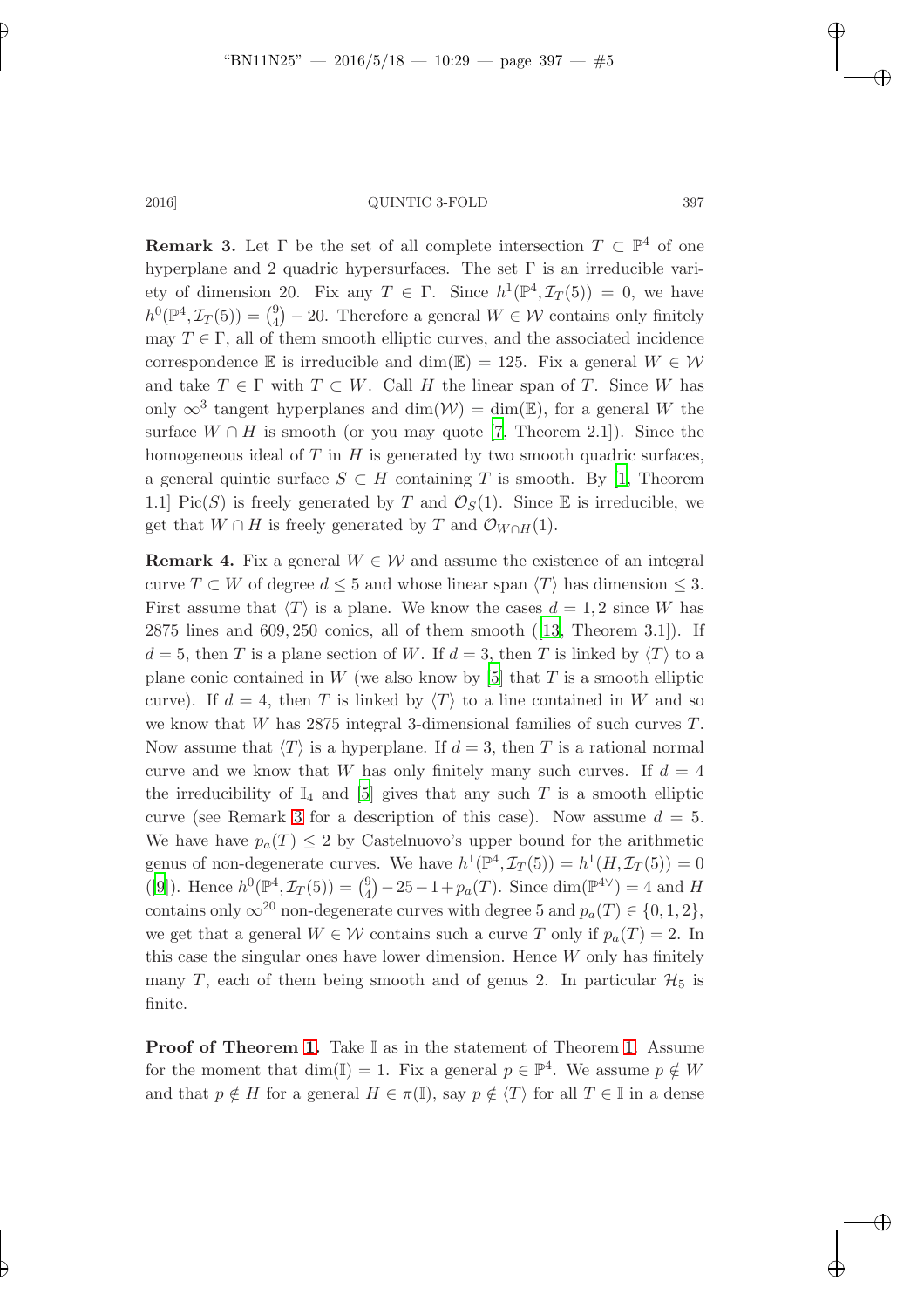398 EDOARDO BALLICO [June

open subset  $\mathbb J$  of  $\mathbb I$ . Let  $\ell : \mathbb P^4 \setminus \{p\} \to \mathbb P^3$  denote the linear projection from p. We get a family  $\ell(T)$ ,  $T \in \mathbb{J}$ , of  $\deg(T)$  integral space curves and a family  $\ell(W \cap \langle T \rangle)$  of degree 5 surfaces with  $\ell(T) \subset \ell(W \cap \langle T \rangle)$ . Fix  $T \in \mathbb{J}$ . Since W is not a cone with vertex p, there are only finitely many  $T_1 \in \mathbb{J}$  with  $\ell(W \cap \langle T_1 \rangle) = \ell(W \cap \langle T \rangle)$ . Since  $\dim(\mathbb{J}) = 1$  and  $\dim(\mathbb{P}^{4\vee}) = 4$ , taking the linear projection from varying  $W \in \mathcal{W}$  we get a family  $\Gamma$  of smooth degree 5 surfaces of  $\mathbb{P}^3$  such that each  $S \in \Gamma$  contains a  $\deg(T)$  integral curve and  $\Gamma$ has codimension  $\leq 3$  in  $|\mathcal{O}_{\mathbb{P}^3}(5)|$ . By [\[17](#page-6-9), Th. 0.2] a general  $S \in \Gamma$  contains either a line or a conic (see [\[8](#page-6-14)] and [\[16](#page-6-8)] for the characterization of the surfaces containing a line). Since W contains only finitely many lines and conics, all of them smooth, either there is a line  $L \subset H$  for all  $H \in \pi(\mathbb{J})$  or there is a smooth conic D such that  $D \subset \pi(T)$  for all  $T \in \mathbb{I}$ . We excluded the former case. Assume the existence of the conic D. Since  $h^0(\mathbb{P}^4, \mathcal{I}_D(1)) = 2$ ,  $\mathbb I$  is induced by the pencil of all hyperplanes containing D. To conclude (for a general  $W \in \mathcal{W}$ ) it is sufficient to prove that a general degree 5 surface  $S \subset \mathbb{P}^3$  containing a smooth conic T is smooth and  $Pic(S)$  is freely generated by  $\mathcal{O}_S(T)$  and  $\mathcal{O}_S(1)$ . S is smooth, because the homogeneous ideal of D is generated by forms of degree  $\leq 2$  (or you may quote [\[7](#page-6-12), Theorem 2.1]). Pic(S) is freely generated by  $\mathcal{O}_S(T)$  and  $\mathcal{O}_S(1)$  by [\[14](#page-6-15), II.3.8] or [\[1,](#page-5-1) Theorem 1.1], because  $h^1(\mathcal{I}_T(t)) = 0$  and a general  $A \in |\mathcal{I}_T(t)|$  is smooth for all  $t > 0$ .

Now assume  $\dim(I) > 1$ . Take any integral  $I' \subset I$  such that  $\dim(I') = 1$ and  $\dim(\pi(\mathbb{I}')) > 0$ . By part (a) either there is a conic  $D \subset H$  for all  $H \in \pi(\mathbb{I}')$  or there is a line  $L \subset H$  for all  $H \in \pi(\mathbb{I}')$ . Since W has only finitely many lines or conic, the same line or the same conics works for all  $\mathbb{I}'$ . If there is a conic, then  $\dim(I) = 1$ , a contradiction. We excluded the case of a line in the statement of Theorem [1,](#page-1-0) but by the irreducibility of  $\mathbb{I}_1$  we also know that for a general  $W \in \mathcal{W}$ , any line  $L \subset W$  and a general hyperplane H containing L the surface  $W \cap H$  is smooth and its Picard scheme is freely generated by  $\mathcal{O}_{W\cap H}(1)$  and L ([\[14,](#page-6-15) II.3.8] or [\[1](#page-5-1), Theorem 1.1]).  $\Box$ 

#### References

- <span id="page-5-1"></span>1. J. Brevik and S. Nollet, Noether-Lefschetz theorem with base locus, Int. Math. Res. Not. IMRN 2011, No. 6, 1220-1244.
- <span id="page-5-0"></span>2. C. Ciliberto, J. Harris and R. Miranda, General components of the Noether-Lefschetz locus and their density in the space of all surfaces, *Math. Ann.*, **282** (1988), 667-680.